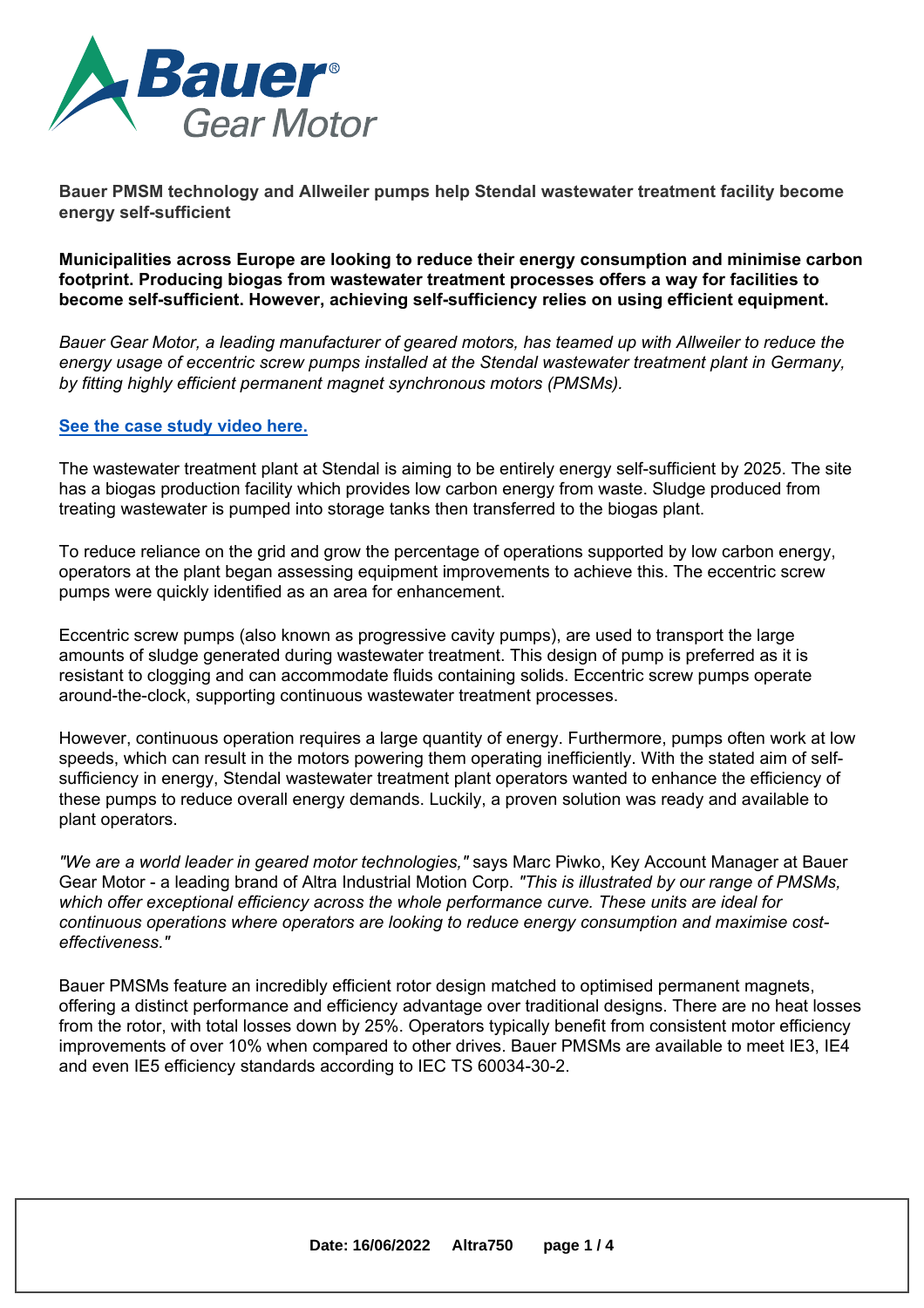

A key advantage for PMSMs in eccentric screw pump applications is that they deliver high torque at low speeds with increased efficiency. At Stendal, the pumps typically run at around 25 Hz to reduce wear and provide <sup>a</sup> performance reserve for high volumes of water - <sup>a</sup> frequency at which an asynchronous motor would have to be oversized to deliver the desired torque figure, resulting in energy inefficiency. However, due to inherent characteristics under partial load, PMSMs can deliver full torque at this speed with <sup>a</sup> smaller motor size. High torque is available from start-up too, ideal for pumping applications. Furthermore, operators can expect energy savings of more than 30% when under partial load compared to asynchronous motors.

These benefits haven't gone unnoticed by CIRCOR'S German entity Allweiler GmbH, <sup>a</sup> leading pump manufacturer that has collaborated with Bauer to combine its pumps with PMSMs. In 2017, both companies trialled an installation at Bayreuth sewage treatment plant, which delivered <sup>a</sup> sizable improvement in efficiency.

For Stendal, Allweiler specified Series AE2E Eccentric Screw Pumps, <sup>a</sup> popular choice in wastewater applications due to the ability to handle highly viscous or aggressive liquids that contain solids or fibres. The pumps also have high wear resistance, extending service life. These were coupled to Bauer BG30 Helical-Series gears with PMSMs and installed in the cellar of the pumping house at the facility.

"Another benefit of the PMSM design is that it is very power dense. This means that we can effectively *downsize motors without any loss in performance while improving efficiency. At Stendal, we were able to downsize from the 5.5 kW original asynchronous motor to <sup>a</sup> 3 kW,"* Marc says.

*"Additionally, the low heat characteristics of PMSMs mean forced cooling fans can be eliminated, providing another value advantage."*

The benefits to the facility of moving to Allweiler pumps powered by Bauer Helical PMSM geared motord have been illustrated by the data, as Micheal Riske, Head of Wastewater/Water Department at Stendal discovered: *"We operated two identical pumps alternately with <sup>a</sup> PMSM and an IE3 asynchronous motor for <sup>a</sup> month each, comparing electricity demand and primary sludge pumping. The pump with the PMSM installed was found to have consumed 24% less energy."*

During assessment, the pump with the PMSM consumed 495.3 kW of energy to pump 2,410 m3 of primary sludge. The IE3 asynchronous motor required 729.3 kW to pump 2699.5 m3 of sludge. This equates to 4.866 m3 per kW for the PMSM and 3.7 m3 per kW for the IE3 motor. At Stendal, the Allweiler Eccentric Screw Pumps can pump almost <sup>a</sup> third more sludge at the same output. As well as increasing power efficiency, the Bauer geared motors also delivered improved performance in the application.

Klaus Kaiser, Sales Engineer at Allweiler, drawing on findings at multiple installations, added: *"From our experience, it takes no more than 6 months to achieve return on investment (ROI) on <sup>a</sup> PMSM."*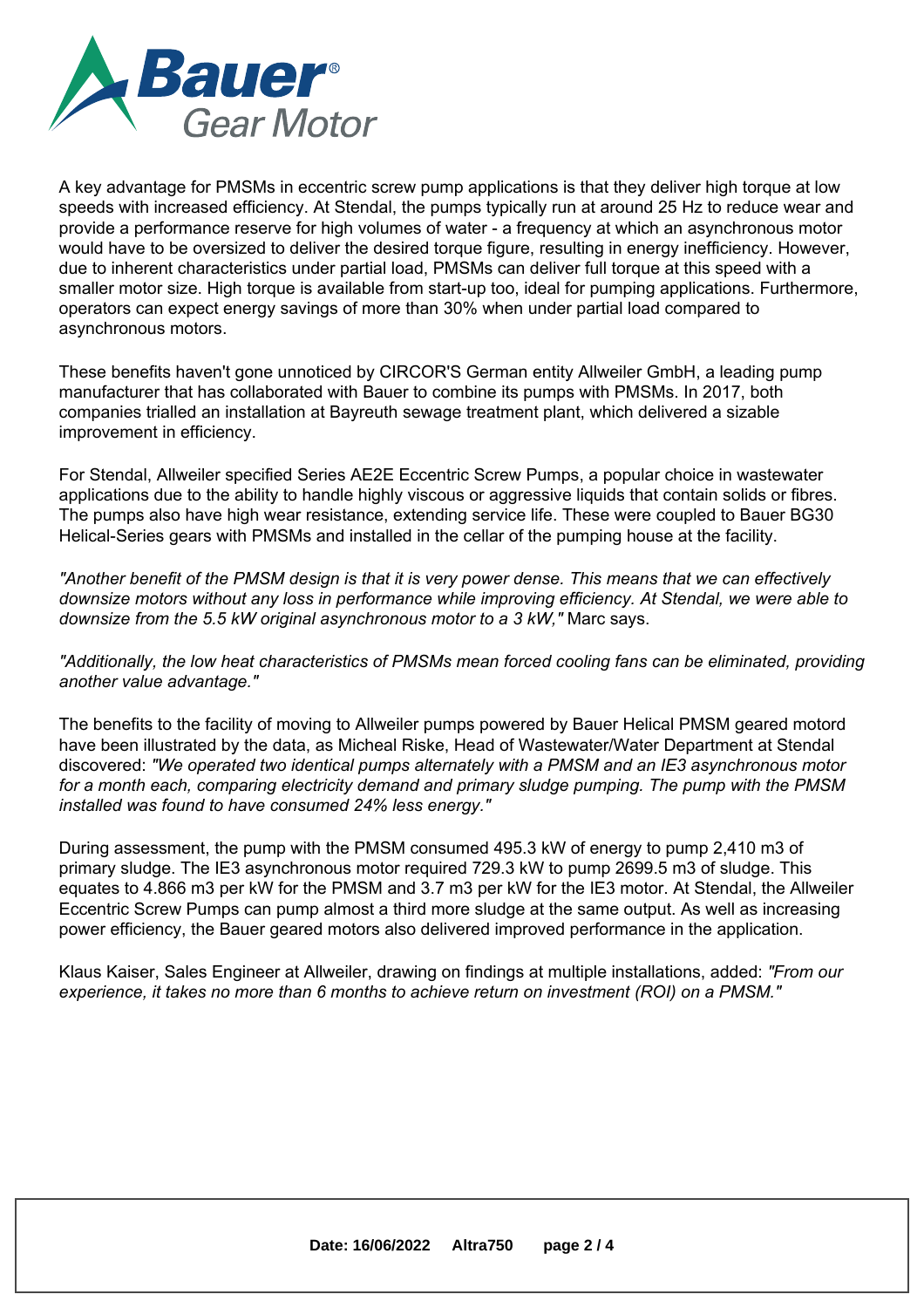

In fact, the low power consumption of the drives at Stendal ensured that ROI was achieved after only three months. This while reducing power consumption, enhancing performance and taking <sup>a</sup> large stride in switching to low carbon energy at the site.

### **Image Captions:**

**Image 1:** Bauer Gear Motor has collaborated with Allweiler, combining highly efficient permanent magnet synchronous motors (PMSMs) with Allweiler progressive cavity pumps, at Stendal wastewater treatment plant in Germany.

**Image 2:** With the PMSMs installed, the pumps consumed 24% less energy when pumping primarily sludge compared to using an IE3 asynchronous motor.

**Image 3:** The wastewater treatment plant at Stendal is aiming to be entirely energy self-sufficient by 2025, so it is installing new, efficient equipment.

### **About Bauer Gear Motor GmbH**

Bauer Gear Motor has been <sup>a</sup> provider of solutions within geared motors for more than three quarters of <sup>a</sup> century. We provide products of the highest quality with focus on flexible solutions, reliability and customer understanding. Bauer Gear Motor has <sup>a</sup> strong foothold especially within food & beverage, alternative energies, waste water, steel industry and material handling.

Bauer Gear Motor has production facilities in Germany and Slovakia, together with sales offices and assembly facilities around the world.

The image(s) distributed with this press release may only be used to accompany this copy, and are subject to copyright. Please contact DMA Europa if you wish to license the image for further use.